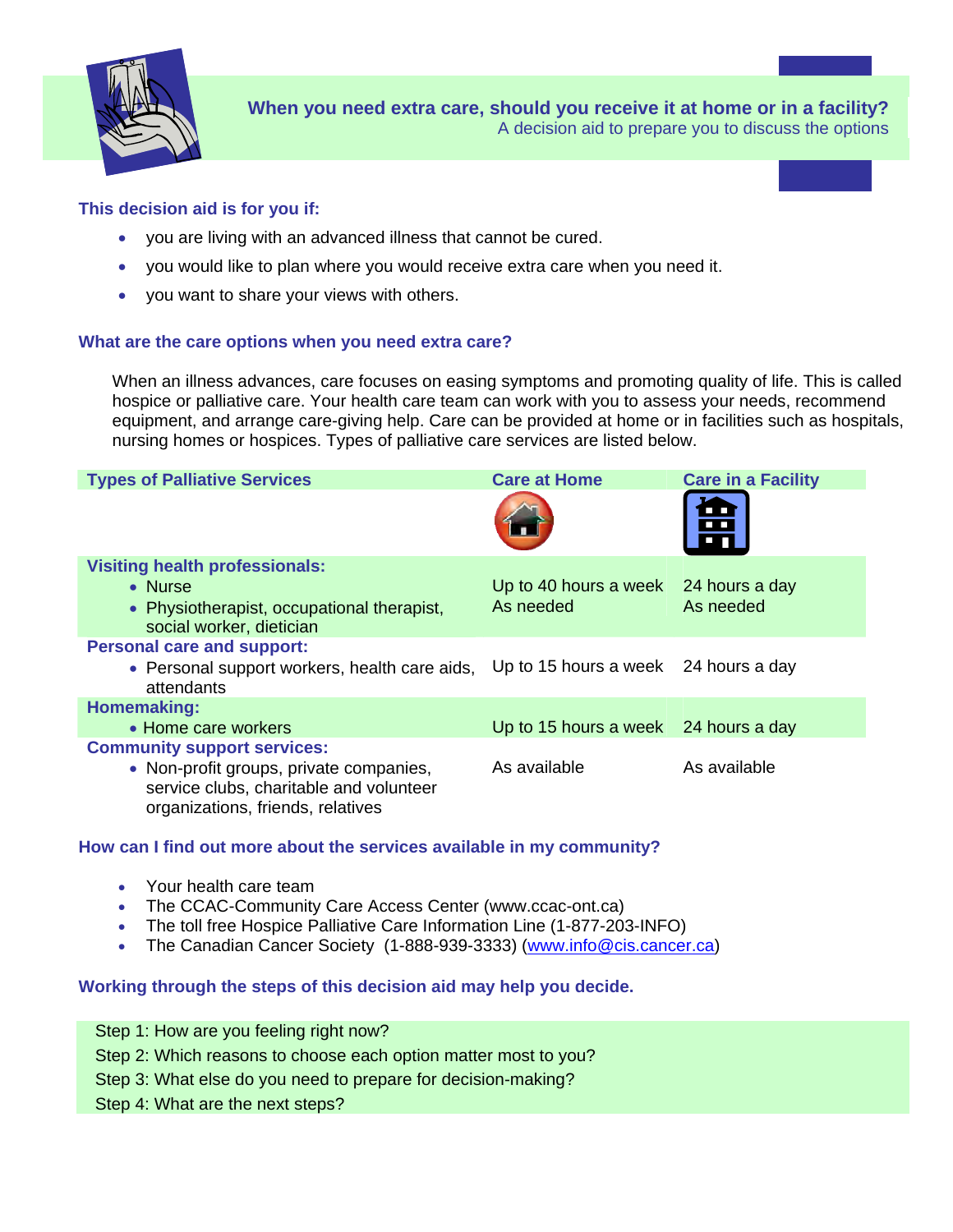# **Step 1: How are you feeling right now?**

# **Your Daily Activities Adapted PPS tool (Karnofsky, 1949)** Adapted PPS tool (Karnofsky, 1949)

Check  $\boxtimes$  how you have been on average in the past week.

| <b>Moving</b><br><b>About</b>          | am able to move<br>$\Box$<br>about as usual                                                            | I move about less $\Box$<br>than usual                                                                     | I am mainly in<br>I am mainly<br>ш<br>sitting<br>bed                                                       | am in bed all of<br>$\perp$<br>the time                                                                             |  |
|----------------------------------------|--------------------------------------------------------------------------------------------------------|------------------------------------------------------------------------------------------------------------|------------------------------------------------------------------------------------------------------------|---------------------------------------------------------------------------------------------------------------------|--|
| <b>Activity</b>                        | am able to do my<br>usual activities<br>such as job,<br>hobbies,<br>housework                          | I am able<br>I am<br>to do my<br>unable to<br>usual<br>do my<br>activities<br>usual<br>with effort<br>work | am unable<br>I am<br>$\Box$<br>to do my<br>unable to<br>do any<br>usual<br>hobbies or<br>work<br>housework | l am<br>I am<br>$\mathbf{L}$<br>$\mathbf{L}$<br>unable to<br>unable to<br>do most<br>do any<br>activity<br>activity |  |
| <b>Self Care</b>                       | am able to do all my<br>$\Box$<br>personal care such as<br>washing, dressing,<br>going to the bathroom | I need occasional $\square$<br>help with my care                                                           | Someone else<br>need a lot of<br>$\Box$<br>help with my care<br>provides most of<br>my care                | Someone else<br>$\Box$<br>provides all of my<br>care                                                                |  |
| <b>Eating &amp;</b><br><b>Drinking</b> | am able to eat and<br>drink as usual                                                                   | I eat and drink less<br>$\Box$<br>than usual                                                               | eat small amounts of<br>food and sips of fluids                                                            | I am not able to eat or<br>drink                                                                                    |  |
| <b>Alertness</b>                       | am alert as usual<br>H                                                                                 | I am less alert than<br>usual                                                                              | I am drowsy most of<br>the time                                                                            | I sleep all of the time<br>Ш                                                                                        |  |

# **Your Symptoms** ESAS (Bruera, 1991)

| Please circle the number that best describes how you felt on average in the past week. |          |                  |             |                         |                   |                 |                 |                | Check $\boxtimes$ symptoms<br>that worsened this<br>past week. |   |    |                                        |        |
|----------------------------------------------------------------------------------------|----------|------------------|-------------|-------------------------|-------------------|-----------------|-----------------|----------------|----------------------------------------------------------------|---|----|----------------------------------------|--------|
| No pain $0$                                                                            |          | $\overline{1}$   | $2 \quad 3$ |                         | $4\quad 5\quad 6$ |                 |                 | 7 8            |                                                                | 9 | 10 | Worst possible pain                    | ⊏      |
| <b>Not tired</b>                                                                       | $\Omega$ | $\mathbf{1}$     | $2 \quad 3$ |                         | $\overline{4}$    | 5 <sup>5</sup>  | 6               | $\sqrt{7}$     | 8                                                              | 9 |    | 10 Worst possible tiredness            | $\Box$ |
| Not nauseated 0                                                                        |          | $\overline{1}$   | 2           | $\overline{\mathbf{3}}$ | $\overline{4}$    | $5\overline{5}$ | 6               | $7\overline{}$ | 8                                                              | 9 | 10 | Worst possible nausea                  | $\Box$ |
| Not depressed 0                                                                        |          | $\overline{1}$   | $2 \quad 3$ |                         | $4\quad 5$        |                 | $6\overline{6}$ | $\overline{7}$ | 8                                                              | 9 |    | 10 Worst possible depression           | $\Box$ |
| Not anxious 0                                                                          |          | $\overline{1}$   | $2 \quad 3$ |                         | $4\quad 5$        |                 | $6\overline{6}$ | $7\overline{}$ | 8                                                              | 9 | 10 | <b>Worst possible anxiety</b>          | $\Box$ |
| Not drowsy 0                                                                           |          | $\overline{1}$   | $2 \quad 3$ |                         | $4\quad 5$        |                 | $6\overline{6}$ | $\sqrt{7}$     | 8                                                              | 9 |    | 10 Worst possible drowsiness           | $\Box$ |
| <b>Best appetite</b> 0                                                                 |          | $\overline{1}$   | $2 \quad 3$ |                         | 4 5               |                 | $6\overline{6}$ | $7\overline{}$ | 8                                                              | 9 | 10 | Worst possible appetite                | $\Box$ |
| Best feeling of wellbeing 0                                                            |          | $\left  \right $ | $2 \quad 3$ |                         | $\overline{4}$    | 5 6             |                 | 7 8            |                                                                | 9 | 10 | Worst possible feeling of<br>wellbeing | $\Box$ |
| No shortness of breath                                                                 | $\Omega$ |                  | 2           | 3                       | $\overline{4}$    | 5               | 6               | $\overline{7}$ | 8                                                              | 9 | 10 | Worst possible shortness<br>of breath  | П      |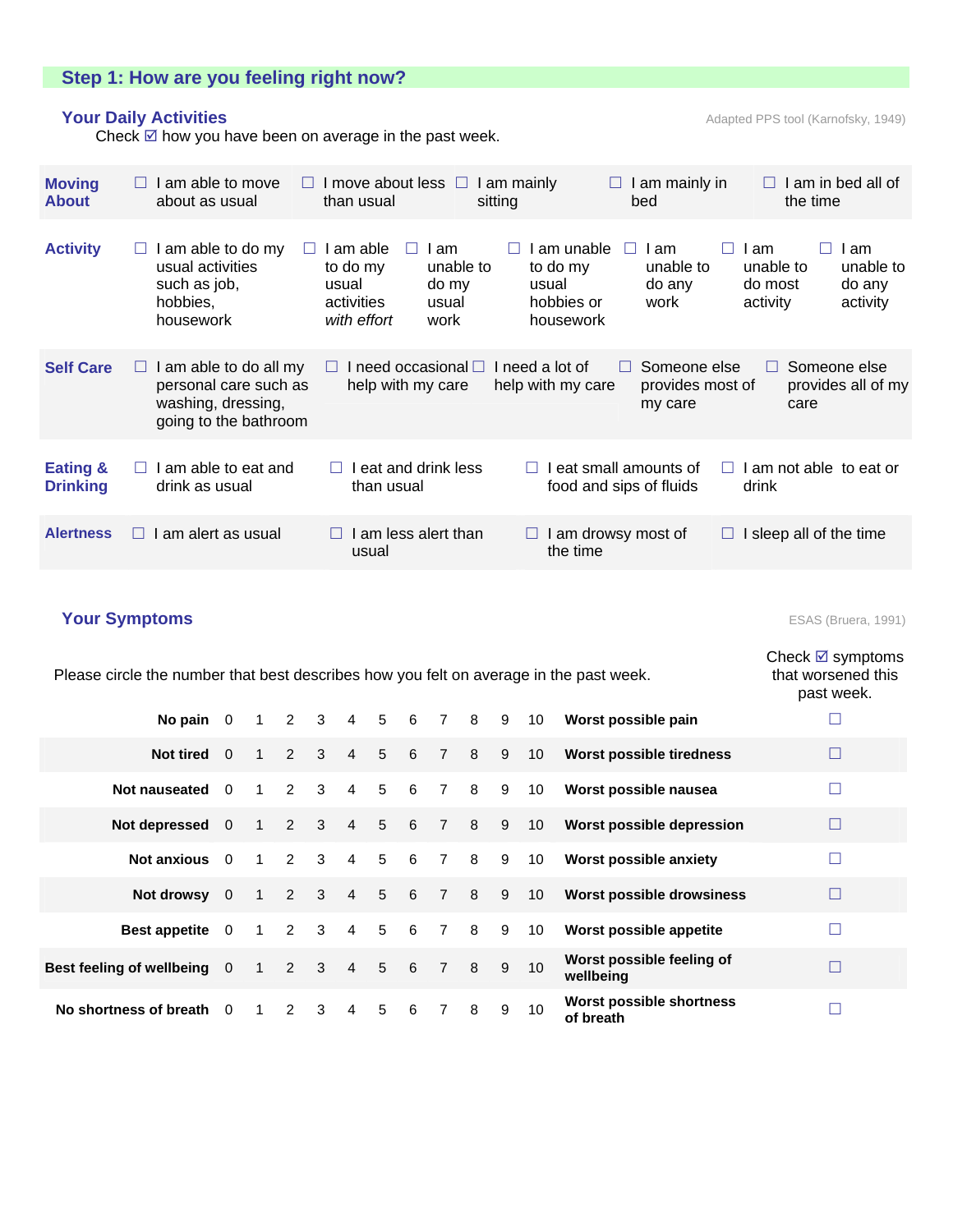### **Step 2: Which of the reasons for each option matter most to you?**

Think about the future when you will need extra care. Where would you want to receive this care? Common reasons to choose either care at home or in a facility are below. Check  $\checkmark$  how much each reason matters to you on a scale from '0' to '5'. '0' means it is not important to you. '5' means it is very important to you.



Reasons to choose… **Care at home Not Important Very Important**  How important is it for you to have more privacy at home?  $\begin{pmatrix} 0 & \text{if } 0 \\ 0 & \text{if } 0 \end{pmatrix}$ How important is it for you to have more control over your daily Frow important is it for you to have more control over your daily<br>routines and timing of your care? How important is it for you to be close to family, personal belongings, pets and friends? List other reasons to choose care at home:  $(0)$  (1) (2) (3) (4) (5)

| Reasons to choose<br>岊<br>Care in a facility                                                     | <b>Not</b><br><b>Important</b>           | <b>Very</b><br><b>Important</b> |  |  |
|--------------------------------------------------------------------------------------------------|------------------------------------------|---------------------------------|--|--|
| How important is it for you to have staff available 24 hours a day?                              | (2)<br>(0)<br>(1)                        | $\circled{3}$<br>(5)<br>(4)     |  |  |
| How important is it for you to have staff manage most of your<br>personal care?                  | (2)<br>$\circled{0}$<br>$\left(1\right)$ | $\circled{3}$<br>(5)<br>(4)     |  |  |
| How important is it for you to free up your family from giving personal<br>care and medications? | (2)<br>$\circled{0}$<br>(1)              | $\circled{3}$<br>(5)<br>(4)     |  |  |
| How important is it for you for you to have staff around for safety and<br>security?             | $\circledD$<br>(2)<br>$\left( 1\right)$  | $\circled{3}$<br>(5)<br>(4)     |  |  |
| List other reasons to choose care in a facility:                                                 |                                          |                                 |  |  |

### **Now, think about which option has the reasons that are most important to you.**

Which option do you prefer? Check  $\boxtimes$  one.

- $\Box$  Care at home.
- $\Box$  Care in a facility. Please specify:
- $\Box$  I am not sure.